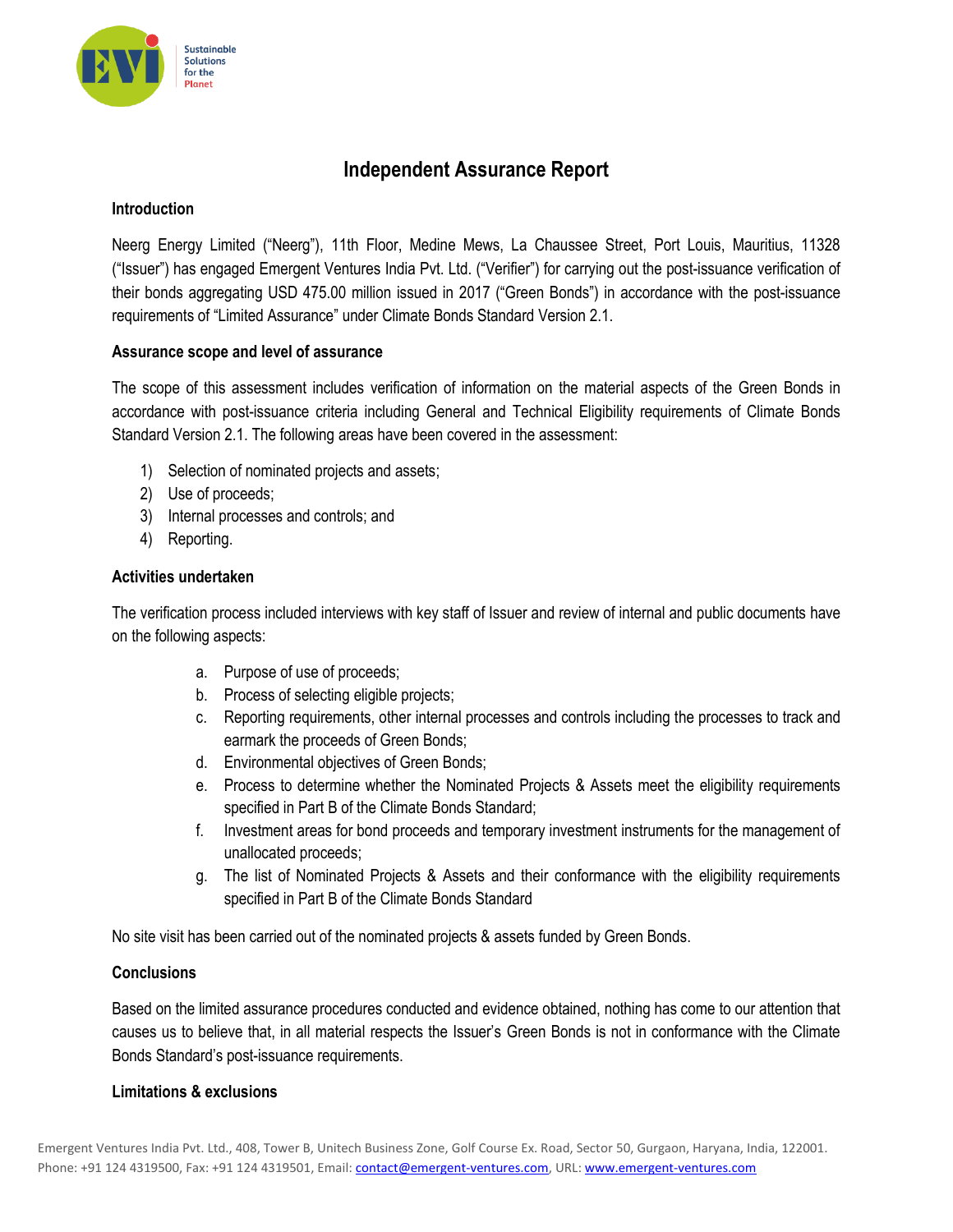

The verification does not:

- 1) Suggest or assist in implementing in any recommendations of any sort.
- 2) Assess data and information beyond the defined reporting boundary and period.
- 3) Set any expectations of the proposed Green Bonds issuance.
- 4) Verify the financial standing, economic performance and credit rating of the prospective issuer.
- 5) Verify statements by Issuer that describe opinions, beliefs, aspirations, expectations, aims or intentions.
- 6) Make any assessment of the environmental, social, or governance impact of the proposed projects/investments, except to the extent required for compliance with Climate Bonds Initiative Version 2.1.
- 7) Assess whether the proposed projects or investments comply with local regulations.

#### **Independence**

The verification has been carried out by experts in finance, environment, social and governance due diligence, climate change and sustainability. No member of the verifier team is involved in any way in the issuance or management of Green Bonds. Verifier has applied internal procedures to confirm no conflicts of interest for this verification engagement. Verifier has applied internal procedures to confirm no conflicts of interest for this verification engagement. Verifier team has followed ISAE 3000 (Revised): *Assurance Engagements other than Audits or Reviews of Historical Financial Information* for carrying out the Limited Assurance.

# **Issuer's responsibility**

The Issuer is responsible to check compliance of Green Bonds with Climate Bonds Standard Version 2.1 as per the scope of Verification Engagement.

#### **Verifier's responsibility**

The report is intended to inform the Issuer about the compliance of Green Bonds to the extent of verifying in accordance with Climate Bonds Standard Version 2.1 and as per the scope of Verification Engagement with documents and information provided by Issuer.

Atul Sanghal Business Head – Sustainability & Climate Change Emergent Ventures India Pvt. Ltd. (Gurgaon, India) 29-Aug-2018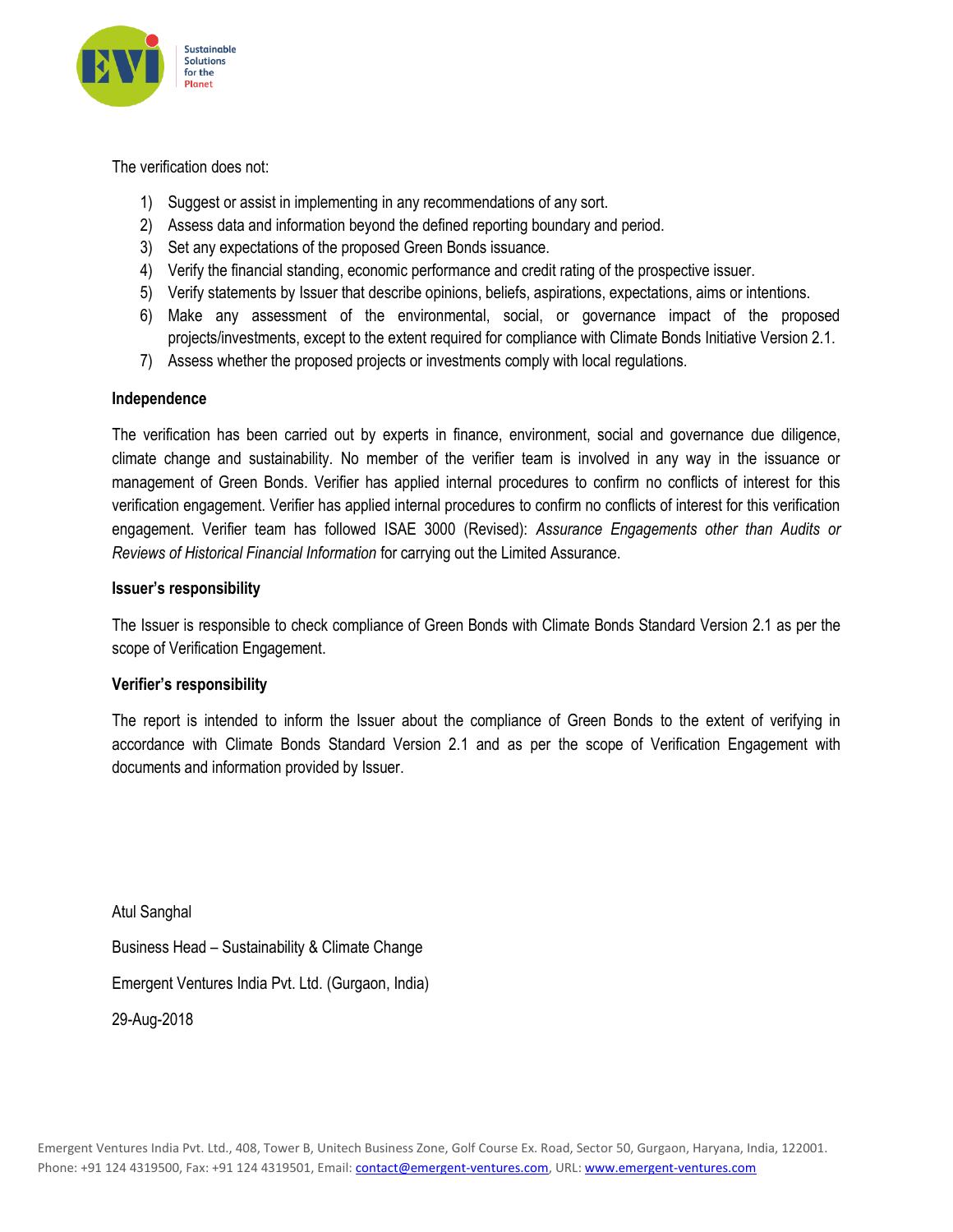

# ANNEX 1: LIST OF NOMINATED PROJECTS & ASSETS

The proceeds of Green Bond has been used for refinancing of solar and wind power projects of seven subsidiaries of Renew Power Ventures Private Limited for their existing long term debt through investment in masala bonds issued by these subsidiaries.

| <b>Subsidiary Name</b>                   | <b>Capacity</b><br>(MW) | Project<br>type | <b>State</b>   |
|------------------------------------------|-------------------------|-----------------|----------------|
| Renew Solar Energy (TN) Pvt. Ltd.        | 50.0                    | Solar           | Madhya Pradesh |
| Renew Solar Energy (Karnataka) Pvt. Ltd. | 60.0                    | Solar           | Andhra Pradesh |
| ReNew Wind Energy (Karnataka) Pvt. Ltd.  | 50.4                    | Wind            | Karnataka      |
| ReNew Wind Energy (Karnataka) Pvt. Ltd.  | 40.0                    | Wind            | Karnataka      |
| ReNew Wind Energy (Karnataka) Pvt. Ltd.  | 12.0                    | Wind            | Karnataka      |
| Renew Wind Energy (MP Two) Pvt. Ltd.     | 36.0                    | Wind            | Madhya Pradesh |
| ReNew Wind Energy (Rajkot) Pvt. Ltd.     | 25.2                    | Wind            | Gujarat        |
| ReNew Wind Energy (Rajkot) Pvt. Ltd.     | 45.0                    | Wind            | Maharashtra    |
| ReNew Wind Energy (Shivpur) Pvt. Ltd.    | 88.2                    | Wind            | Andhra Pradesh |
| ReNew Wind Energy (Shivpur) Pvt. Ltd.    | 49.5                    | Wind            | Maharashtra    |
| ReNew Wind Energy (Shivpur) Pvt. Ltd.    | 31.5                    | Wind            | Andhra Pradesh |
| ReNew Wind Energy (Welturi) Pvt. Ltd.    | 23.1                    | Wind            | Maharashtra    |
| Total                                    | 510.90                  |                 |                |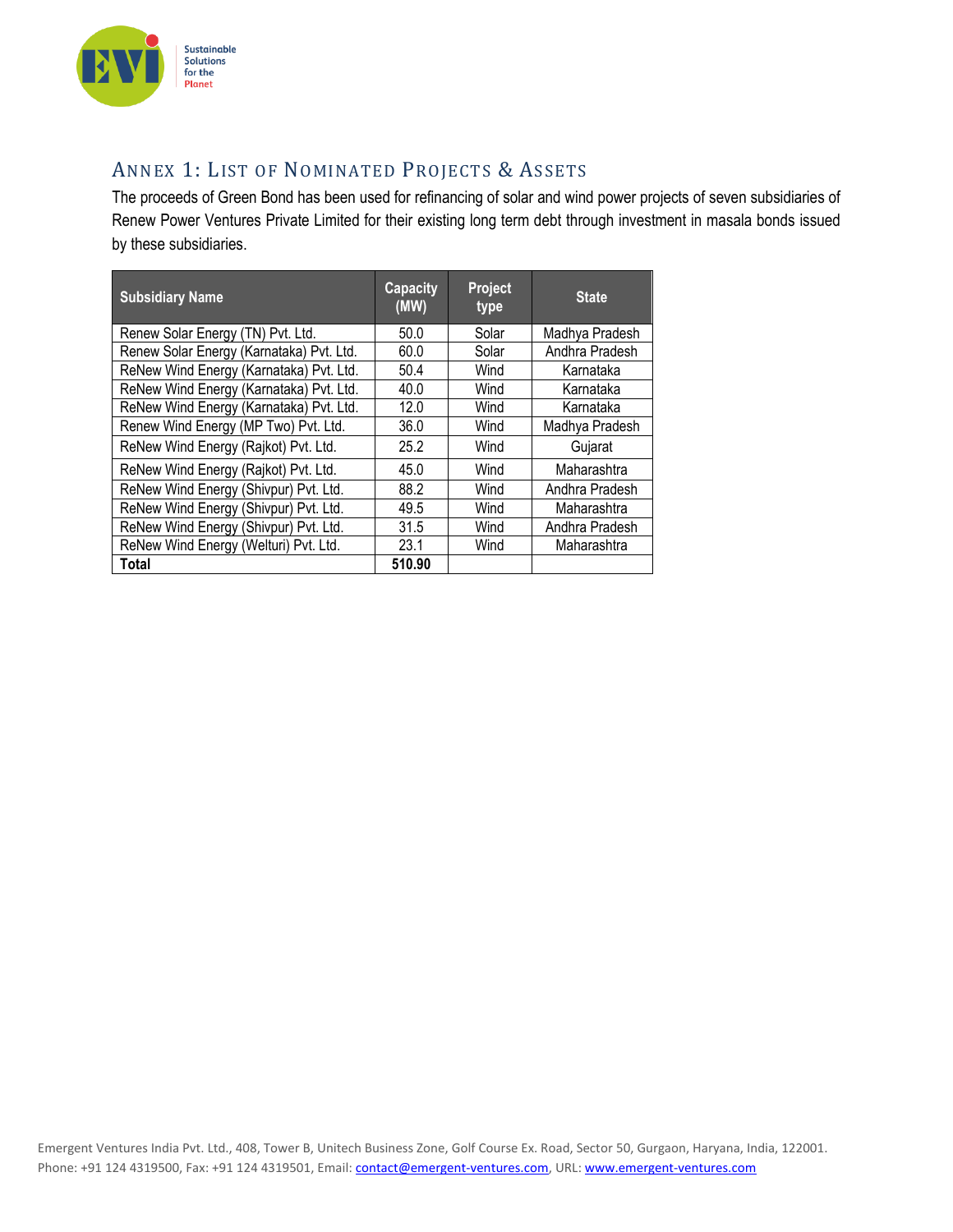

# ANNEX 2: TESTING PROCEDURES

| $\overline{\mathsf{S}}$ .<br>No. | Post Issuance Requirement as per Climate<br><b>Bonds Standards Version 2.1</b>                                                                                                                                                                                                                                            | <b>Assurer's Assessment</b>                                                                                                                                                                                                                                                                                                                                                                                                                                                                                                                                                                                                                    | <b>Reference/Supp</b><br>orting<br><b>Documents</b>    |
|----------------------------------|---------------------------------------------------------------------------------------------------------------------------------------------------------------------------------------------------------------------------------------------------------------------------------------------------------------------------|------------------------------------------------------------------------------------------------------------------------------------------------------------------------------------------------------------------------------------------------------------------------------------------------------------------------------------------------------------------------------------------------------------------------------------------------------------------------------------------------------------------------------------------------------------------------------------------------------------------------------------------------|--------------------------------------------------------|
| $\mathbf{1}$                     | <b>Nominated Projects &amp; Assets</b>                                                                                                                                                                                                                                                                                    |                                                                                                                                                                                                                                                                                                                                                                                                                                                                                                                                                                                                                                                |                                                        |
| 1.1                              | The Issuer shall maintain a decision-making<br>process which it uses to determine the<br>continuing eligibility of the Nominated<br>Projects & Assets. This includes, without<br>limitation:                                                                                                                              |                                                                                                                                                                                                                                                                                                                                                                                                                                                                                                                                                                                                                                                |                                                        |
| 1.1.1                            | a statement on the environmental objectives<br>of the bond                                                                                                                                                                                                                                                                | Issuer has following environmental objectives<br>defined in its Green Bond Framework :<br>- Provide financing for renewable energy projects<br>that will generate and provide clean power in<br>sustainable manner<br>- Provide financing for clean energy solutions for<br>sustaining the earth                                                                                                                                                                                                                                                                                                                                               | Green<br>Bond<br>Framework                             |
| 1.1.2                            | determine<br>whether<br>to<br>the<br>process<br>a<br>Nominated Projects & Assets meet the<br>eligibility requirements specified in Part B of<br>the Climate Bonds Standard;                                                                                                                                               | Issuer has defined the eligibility criteria for<br>Nominated Projects & Assets in "Selection and<br>Evaluation of Eligible Green Projects" in the Green<br>Bond Framework.                                                                                                                                                                                                                                                                                                                                                                                                                                                                     | Green<br>Bond<br>Framework                             |
| 1.2                              | All Nominated Projects & Assets funded by<br>the bond's proceeds shall meet the bond's<br>documented objectives as stated under<br>Clause 1.1, and shall be in conformance with<br>the requirements of Part B of the Climate<br>Bonds Standard.                                                                           | The proceeds of Green Bond has been used for<br>investment in masala bonds issued by subsidiaries<br>of Renew Power Ventures Private Limited (Annex 1)<br>for refinancing of their existing long term debt<br>pertaining to solar and wind power projects of<br>installed capacity 510.90 MW in various states of<br>India (Refer Annex 1).<br>The Nominated Projects & Assets conform to the<br>eligibility requirements set under Part B of the<br>Climate Bonds Standard, version 2.1:<br>• Clause 9: 'Wind & Solar' classification under<br>'Energy' head of Climate Bonds Taxonomy<br>• Clause 10: Criteria for wind & solar energy under | Details<br>of<br>Nominated<br>Projects & Assets.       |
| 1.3                              | Nominated Projects & Assets shall not be<br>nominated to other Climate Bonds unless it is<br>demonstrated by the Issuer that distinct<br>portions of the Nominated Projects & Assets<br>are being funded by different Climate Bonds<br>or that the existing Climate Bond is being<br>refinanced via another Climate Bond. | sector-specific standards.<br>Issuer undertakes that Nominated Projects & Assets<br>shall not be nominated to other Climate Bonds<br>unless it is demonstrated by the Issuer that distinct<br>portions of the Nominated Projects & Assets are<br>being funded by different Climate Bonds or that the<br>existing Climate Bond is being refinanced via<br>another Climate Bond.                                                                                                                                                                                                                                                                 |                                                        |
| $\mathbf 2$                      | <b>Use of Proceeds</b>                                                                                                                                                                                                                                                                                                    |                                                                                                                                                                                                                                                                                                                                                                                                                                                                                                                                                                                                                                                |                                                        |
| 2.1                              | The Net Proceeds of the bond shall be<br>allocated to the Nominated Projects & Assets.                                                                                                                                                                                                                                    | The entire proceeds from Green Bonds amounting<br>to USD 475 million (INR 3,180 Cr) <sup>1</sup> have been<br>utilized for refinancing of existing long term debt<br>pertaining to solar and wind power projects.                                                                                                                                                                                                                                                                                                                                                                                                                              | -Bank statements<br>of subsidiaries<br>-CA Certificate |
| 2.2                              | The Issuer shall allocate funds to Nominated<br>Projects & Assets within 24 months of<br>issuance of the bond. Funds may be<br>reallocated to other Nominated Projects &                                                                                                                                                  | The entire proceeds from Green Bonds amounting<br>to USD 475 million (INR 3,180 Cr) have been<br>utilized for debt-financing of the Nominated Projects                                                                                                                                                                                                                                                                                                                                                                                                                                                                                         | -Bank statements<br>of subsidiaries<br>-CA Certificate |

1 The net proceeds are received after deduction (~1.8% of gross receipts) towards discounts offered to investors.

Emergent Ventures India Pvt. Ltd., 408, Tower B, Unitech Business Zone, Golf Course Ex. Road, Sector 50, Gurgaon, Haryana, India, 122001. Phone: +91 124 4319500, Fax: +91 124 4319501, Email: contact@emergent-ventures.com, URL: www.emergent-ventures.com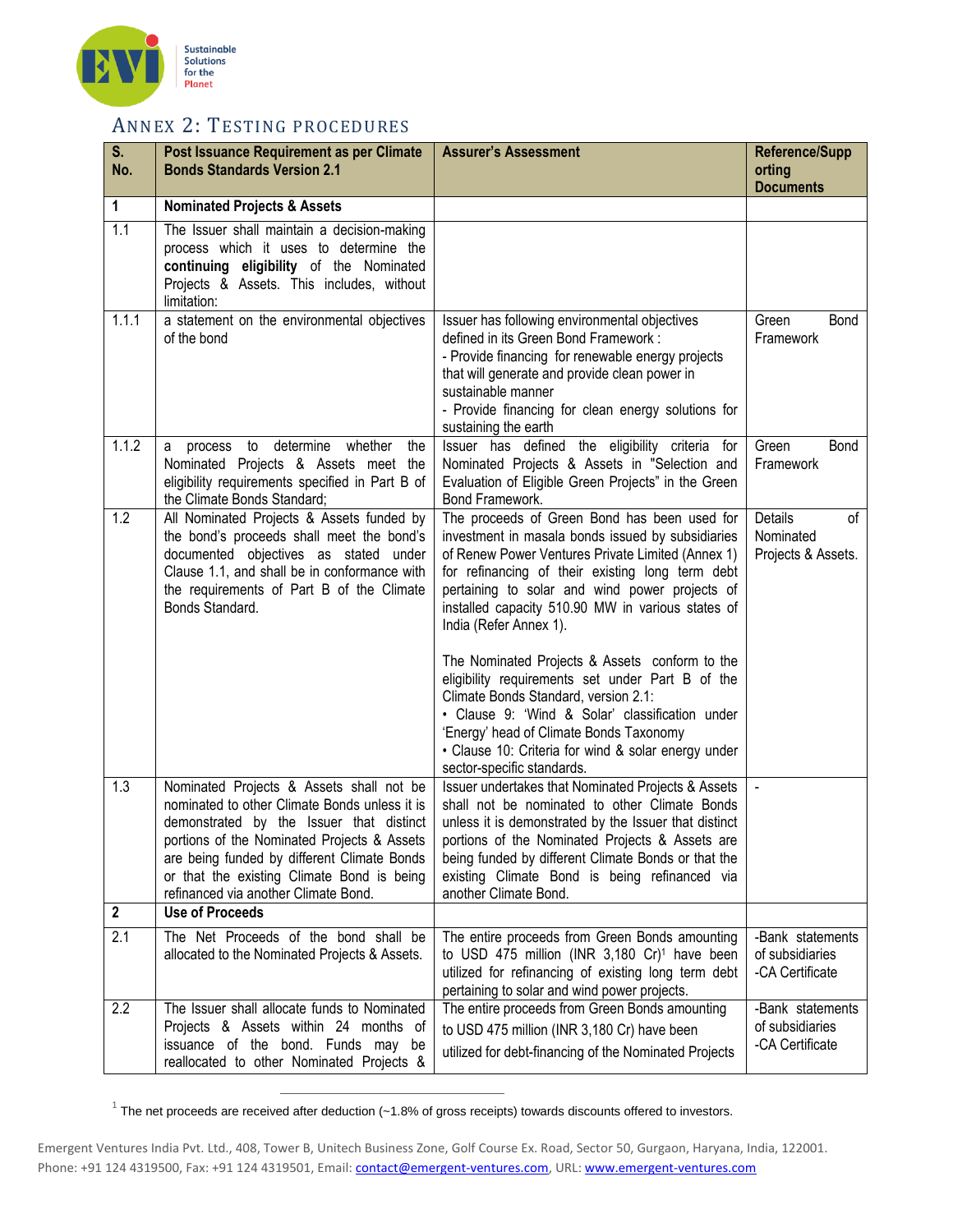

|                | Assets at any time during the term of the<br>bond.                                               | & Assets within a month of issuance of the bond.                                              |                                      |
|----------------|--------------------------------------------------------------------------------------------------|-----------------------------------------------------------------------------------------------|--------------------------------------|
|                |                                                                                                  |                                                                                               |                                      |
| 2.3            |                                                                                                  |                                                                                               |                                      |
|                | Where a proportion of the Net Proceeds of the<br>bond are used for refinancing, the Issuer shall | The entire proceeds from Green Bonds amounting<br>to USD 475 million (INR 3,180 Cr) have been | $\blacksquare$                       |
|                | provide an estimate of the share of the Net                                                      |                                                                                               |                                      |
|                | Proceeds used for financing and re-financing,                                                    | utilized for refinancing of the Nominated Projects &                                          |                                      |
|                | and identify which Nominated Projects &                                                          | Assets.                                                                                       |                                      |
|                | Assets may be refinanced.                                                                        |                                                                                               |                                      |
| 2.4            | The Net Proceeds of the bond shall be<br>tracked by the Issuer following a formal                | The disbursal to Nominated Projects & Assets is<br>tracked and records are kept.              | -Bank statements<br>of subsidiaries  |
|                | internal process as disclosed to the Verifier by                                                 |                                                                                               | -CA Certificate                      |
|                | the Issuer under Clause 2.1.                                                                     |                                                                                               |                                      |
| 2.5            | The Net Proceeds of the bond shall be no                                                         | The total project cost of the nominated projects is                                           | -Details<br>of                       |
|                | greater than the investment in the Nominated                                                     | INR 3,473.50 Cr while the Net Proceeds of the                                                 | Nominated                            |
|                | Projects & Assets or the Fair Market Value of<br>the Nominated Projects & Assets at the time     | Bonds are INR 3,122.76 Cr.                                                                    | Projects & Assets<br>-CA Certificate |
|                | of issuance.                                                                                     |                                                                                               |                                      |
| $\mathbf{3}$   | <b>Non-Contamination of Proceeds</b>                                                             |                                                                                               |                                      |
| 3.1            | The Net Proceeds of the bond shall be                                                            | The Issuer received Net Proceeds in a dedicated                                               | Bank statement of                    |
|                | credited to a sub -account, moved to a sub-<br>portfolio or otherwise identified by the Issuer   | account and disbursed the same to the accounts of<br>Nominated projects.                      | Issuer.                              |
|                | in an appropriate manner, and documented.                                                        |                                                                                               |                                      |
| 3.2            | While the bond remains outstanding, the                                                          | Not applicable.                                                                               | $\blacksquare$                       |
|                | balance of the tracked proceeds shall be                                                         |                                                                                               |                                      |
|                | reduced by amounts matching<br>eligible                                                          |                                                                                               |                                      |
|                | investments or loan disbursements made.                                                          |                                                                                               |                                      |
|                | Pending such investments or disbursements<br>to Nominated Projects & Assets, the balance         |                                                                                               |                                      |
|                | of unallocated proceeds shall be:                                                                |                                                                                               |                                      |
| 3.2.1          | Held in temporary investment instruments that                                                    | Not applicable.                                                                               |                                      |
|                | are cash, or cash equivalent instruments,                                                        |                                                                                               |                                      |
| 3.2.2          | within a Treasury function; or<br>Held in temporary investment instruments that                  | Not applicable.                                                                               |                                      |
|                | do not include greenhouse gas intensive                                                          |                                                                                               |                                      |
|                | projects which are inconsistent with the                                                         |                                                                                               |                                      |
|                | delivery of a low carbon and climate resilient                                                   |                                                                                               |                                      |
|                | economy; or                                                                                      |                                                                                               |                                      |
| 3.2.3          | Applied to temporarily reduce indebtedness of<br>a revolving nature before being redrawn for     | Not applicable.                                                                               |                                      |
|                | investments or disbursements to Nominated                                                        |                                                                                               |                                      |
|                | Projects & Assets.                                                                               |                                                                                               |                                      |
| 3.3            | In the case of a Force Majeure, the Issuer                                                       | Not applicable.                                                                               |                                      |
|                | may apply to the Climate Bonds Standard                                                          |                                                                                               |                                      |
|                | Board for an extension to the asset allocation<br>period. During the extension period the        |                                                                                               |                                      |
|                | balance of unallocated proceeds shall be                                                         |                                                                                               |                                      |
|                | deemed to be conforming with Clause 5.2.                                                         |                                                                                               |                                      |
| $\overline{4}$ | <b>Confidentiality</b>                                                                           |                                                                                               |                                      |
| 4.1            | Information about the Nominated Projects &                                                       | The information about the Nominated Projects &                                                | Details<br>οf                        |
|                | Assets shall be provided to the Verifier and to<br>the Climate Bonds Standard Board to support   | Assets is provided to the Verifier and the Climate<br>Bonds Standard Board.                   | Nominated                            |
|                | the assessment of conformance with the                                                           |                                                                                               | Projects & Assets                    |
|                | Climate Bonds Standard.                                                                          |                                                                                               |                                      |
|                |                                                                                                  |                                                                                               |                                      |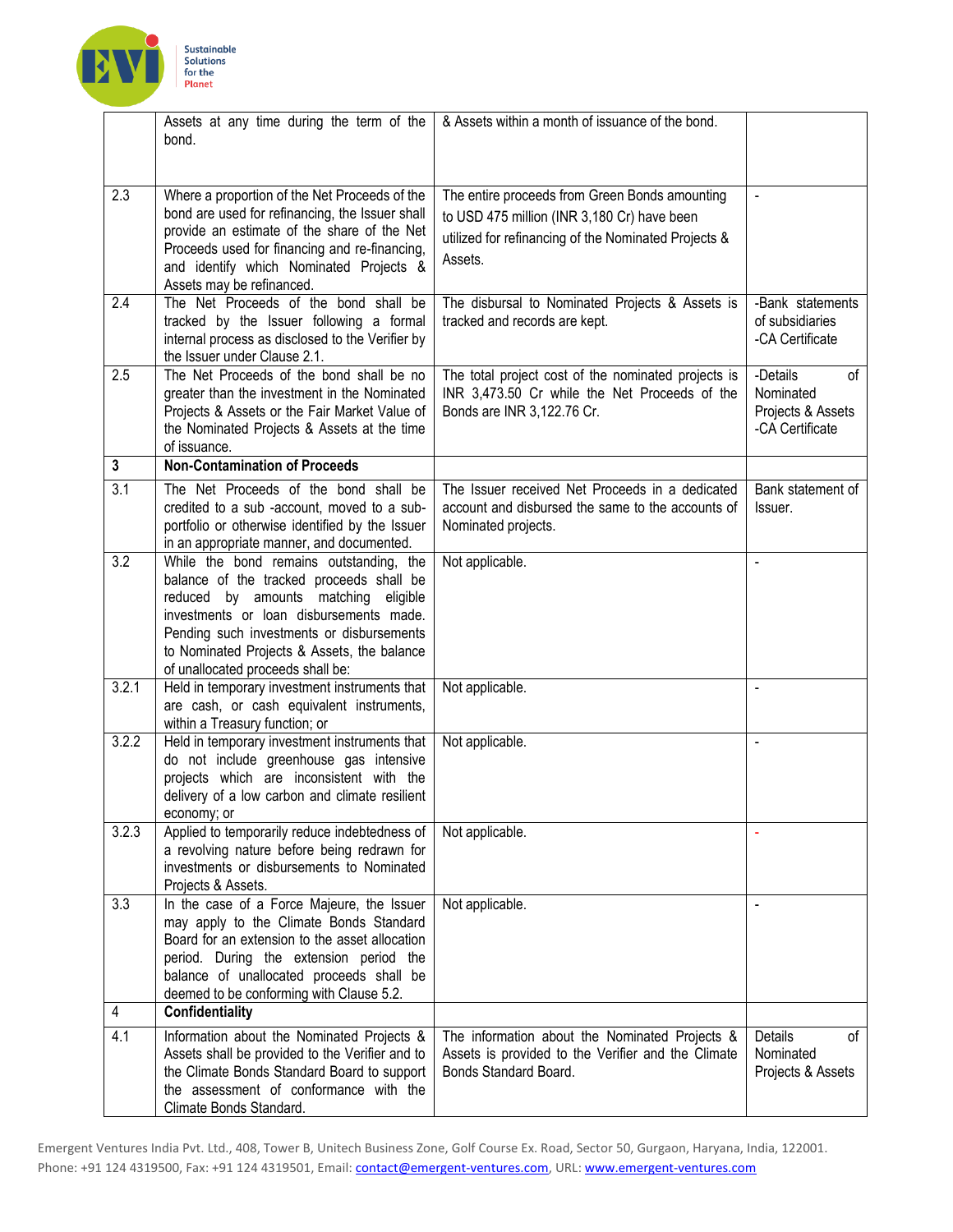

| 4.2            | The Issuer should disclose information about<br>the bond and the Nominated Projects &                                                                                                                                                                                                                                                                                                                                                                | The Issuer has disclosed information about Green<br>Bonds and the type of Nominated Projects & Assets                                                                                                                                                                                                                                      | <b>Offering Circular</b>                                               |
|----------------|------------------------------------------------------------------------------------------------------------------------------------------------------------------------------------------------------------------------------------------------------------------------------------------------------------------------------------------------------------------------------------------------------------------------------------------------------|--------------------------------------------------------------------------------------------------------------------------------------------------------------------------------------------------------------------------------------------------------------------------------------------------------------------------------------------|------------------------------------------------------------------------|
|                | Assets to the market.                                                                                                                                                                                                                                                                                                                                                                                                                                | through the Offering Circular.                                                                                                                                                                                                                                                                                                             |                                                                        |
| 5              | Reporting                                                                                                                                                                                                                                                                                                                                                                                                                                            |                                                                                                                                                                                                                                                                                                                                            |                                                                        |
| 5.1            | The Issuer shall provide to bond holders and<br>to the Climate Bonds Standard Secretariat at<br>least annually a report containing the list of<br>Nominated Projects & Assets to which<br>proceeds of the bond have been allocated (or<br>re-allocated). The report shall include a brief<br>description of the projects and the amounts<br>disbursed, as well as the<br>expected<br>environmental objectives of the Nominated<br>Projects & Assets. |                                                                                                                                                                                                                                                                                                                                            |                                                                        |
| 5.1.1          | The Issuer shall use qualitative performance<br>indicators and, where feasible, quantitative<br>performance measures of the environmental<br>objectives of the Nominated Projects &<br>Assets;                                                                                                                                                                                                                                                       | The details of Nominated Projects & Assets for their<br>project type, capacity and location shall be<br>disclosed on Issuer's website annually. Issuer will<br>report GHG emission reductions effected by the<br>renewable energy generation by the Nominated<br>projects each year. To be verified/reported in<br>subsequent disclosures. |                                                                        |
| 5.1.2          | The Issuer shall disclose the methods and the<br>underlying<br>assumptions<br>used<br>kev<br>- in<br>preparation of the performance indicators and<br>metrics;                                                                                                                                                                                                                                                                                       | The details of Nominated Projects & Assets for their<br>project type, capacity and location shall be<br>disclosed on Issuer's website annually. Issuer will<br>report GHG emission reductions effected by the<br>renewable energy generation by the Nominated<br>projects each year. To be verified/reported in<br>subsequent disclosures. |                                                                        |
| 5.1.3          | Where confidentiality agreements, competitive<br>considerations or a large number of<br>underlying assets limit the amount of detail<br>that can be made available about specific<br>Nominated Projects & Assets, information<br>shall be presented on the investment areas<br>which the Nominated Projects & Assets fall<br>into, as provided in Clause 9.1                                                                                         | Issuer has disclosed the type of Nominated Projects<br>& Assets in Offering Circular. Net Proceeds have<br>been allocated to Solar PV and Wind Power<br>projects.                                                                                                                                                                          | -Offering Circular<br>-Details<br>0f<br>Nominated<br>Projects & Assets |
| Part<br>в      | <b>Eligible projects &amp; Assets</b>                                                                                                                                                                                                                                                                                                                                                                                                                |                                                                                                                                                                                                                                                                                                                                            |                                                                        |
| 6              | This Part of the Climate Bonds Standard sets<br>out a two-step process to determine the<br>eligibility of specific projects and physical<br>assets that, for the purposes of this Climate<br>Bonds Standard, will be regarded as<br>contributing to the delivery of a low carbon<br>and climate resilient economy.<br><b>Climate Bond Taxonomy</b>                                                                                                   |                                                                                                                                                                                                                                                                                                                                            |                                                                        |
|                |                                                                                                                                                                                                                                                                                                                                                                                                                                                      |                                                                                                                                                                                                                                                                                                                                            |                                                                        |
| 6.1            | Nominated Projects & Assets, as identified by<br>the Issuer under Clauses 1.3 and 4.2, shall<br>fall into one or more of the investment areas<br>contained in the latest version of the Climate<br>Bonds Taxonomy.                                                                                                                                                                                                                                   | The Nominated Projects & Assets conform to the<br>eligibility requirements set under Part B of the<br>Climate Bonds Standard, version 2.1:<br>• Clause 9: 'Wind & Solar' classification under<br>'Energy' head of Climate Bonds Taxonomy<br>• Clause 10: Criteria for wind & solar energy under<br>sector-specific standards.              | Details<br>οf<br>Nominated<br>Projects & Assets                        |
| $\overline{7}$ | <b>Technical Criteria</b>                                                                                                                                                                                                                                                                                                                                                                                                                            |                                                                                                                                                                                                                                                                                                                                            |                                                                        |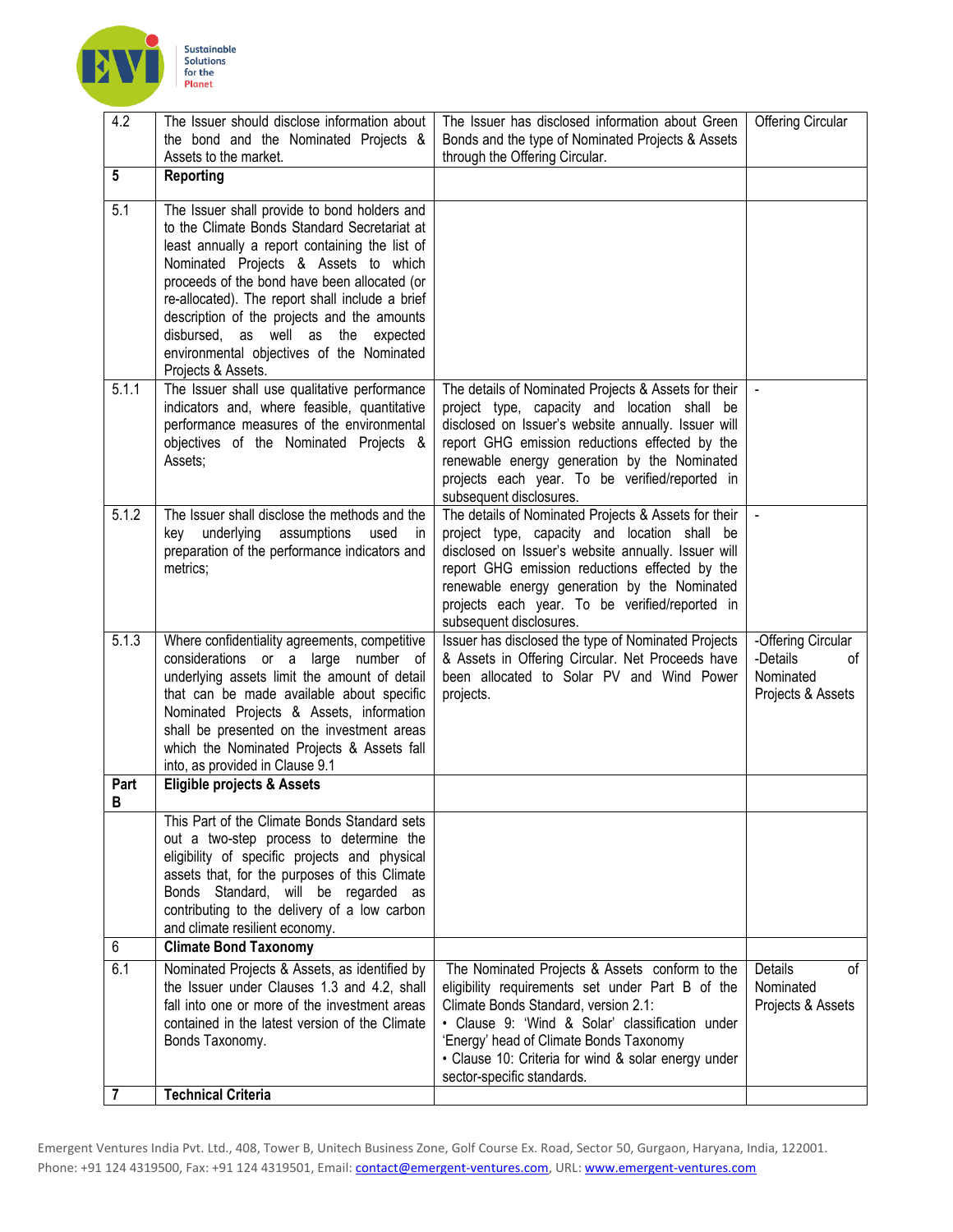

| $\overline{7.1}$ | Nominated Projects & Assets shall meet the<br>specific eligibility criteria provided in the latest<br>version of the relevant Sector-Specific<br>Standard                                                                                                                                                                                                                                      | The Nominated Projects & Assets conform to the<br>eligibility requirements set under Part B of the<br>Climate Bonds Standard, version 2.1:<br>• Clause 9: 'Wind & Solar' classification under<br>'Energy' head of Climate Bonds Taxonomy<br>· Clause 10: Criteria for wind & solar energy under<br>sector-specific standards. | Details<br>of<br>Nominated<br>Projects & Assets |
|------------------|------------------------------------------------------------------------------------------------------------------------------------------------------------------------------------------------------------------------------------------------------------------------------------------------------------------------------------------------------------------------------------------------|-------------------------------------------------------------------------------------------------------------------------------------------------------------------------------------------------------------------------------------------------------------------------------------------------------------------------------|-------------------------------------------------|
| 7.2              | Where the proceeds of a bond are allocated<br>to Nominated Projects & Assets that are<br>covered by more than one Sector-Specific<br>Standards (e.g. solar and wind investments in<br>a portfolio), then each of the Nominated<br>Projects & Assets shall meet the specific<br>eligibility criteria provided in the Sector-<br>Specific Standard relevant to that Nominated<br>Project & Asset | The bonds proceeds have been allocated to Solar<br>PV and Wind Power projects.                                                                                                                                                                                                                                                | Details<br>0f<br>Nominated<br>Projects & Assets |
| Part<br>C        | <b>Requirements for Specific Bond Types</b>                                                                                                                                                                                                                                                                                                                                                    |                                                                                                                                                                                                                                                                                                                               |                                                 |
|                  | Type of Bond: Use of proceeds Bond/Use of<br>proceeds<br>Bond/Project<br>revenue<br><b>Bond/Securitize Bond</b>                                                                                                                                                                                                                                                                                | This is a Use of Proceeds Bond.                                                                                                                                                                                                                                                                                               |                                                 |
| 8                | <b>Project Holding</b>                                                                                                                                                                                                                                                                                                                                                                         |                                                                                                                                                                                                                                                                                                                               |                                                 |
| 8.1              | The Issuer of the bond shall continue to hold<br>Nominated Projects & Assets which have Fair<br>Market Value at least equal to the original<br>principal amount of the bond at the time of<br>issuance.                                                                                                                                                                                        | To be verified/reported in subsequent disclosures.                                                                                                                                                                                                                                                                            |                                                 |
| 8.1.1            | Additional Nominated Project & Assets may<br>be added to, or used to substitute or<br>replenish, the portfolio of Nominated Project &<br>Assets as long as the additional Nominated<br>Project & Assets are eligible under Part B of<br>the Climate Bonds Standard and the bond's<br>environmental objective as set out in Clause<br>1.1.                                                      | To be verified/reported in subsequent disclosures.                                                                                                                                                                                                                                                                            | $\blacksquare$                                  |
| 9                | <b>Settlement Period</b>                                                                                                                                                                                                                                                                                                                                                                       |                                                                                                                                                                                                                                                                                                                               |                                                 |
| 9.1              | Proceeds of the bond have been distributed to<br>the Nominated Projects & Assets within 24<br>months of the issuance of the bond.                                                                                                                                                                                                                                                              | Issuers shall demonstrate that the Net   The entire proceeds from Green Bonds amounting<br>to USD 475 million (INR 3,180 Cr) have been<br>utilized for debt-financing of the Nominated Projects<br>& Assets within a month of issuance of the bond.                                                                           |                                                 |
| 9.2              | Where full distribution of the Net Proceeds is<br>not achieved within 24 months of the issuance<br>of the bond, the Issuer shall demonstrate that:                                                                                                                                                                                                                                             | Not applicable                                                                                                                                                                                                                                                                                                                |                                                 |
| 9.2.1            | The surplus or undistributed funds have been<br>invested in Eligible Projects & Assets not<br>otherwise nominated for a specific Climate<br>Bond.                                                                                                                                                                                                                                              | Not applicable                                                                                                                                                                                                                                                                                                                |                                                 |
| 9.2.2            | The Issuer has made temporary investments<br>or undistributed funds in<br>of surplus<br>conformance with the provisions of Clause 6.                                                                                                                                                                                                                                                           | Not applicable                                                                                                                                                                                                                                                                                                                |                                                 |
| 10               | Earmarking                                                                                                                                                                                                                                                                                                                                                                                     |                                                                                                                                                                                                                                                                                                                               |                                                 |